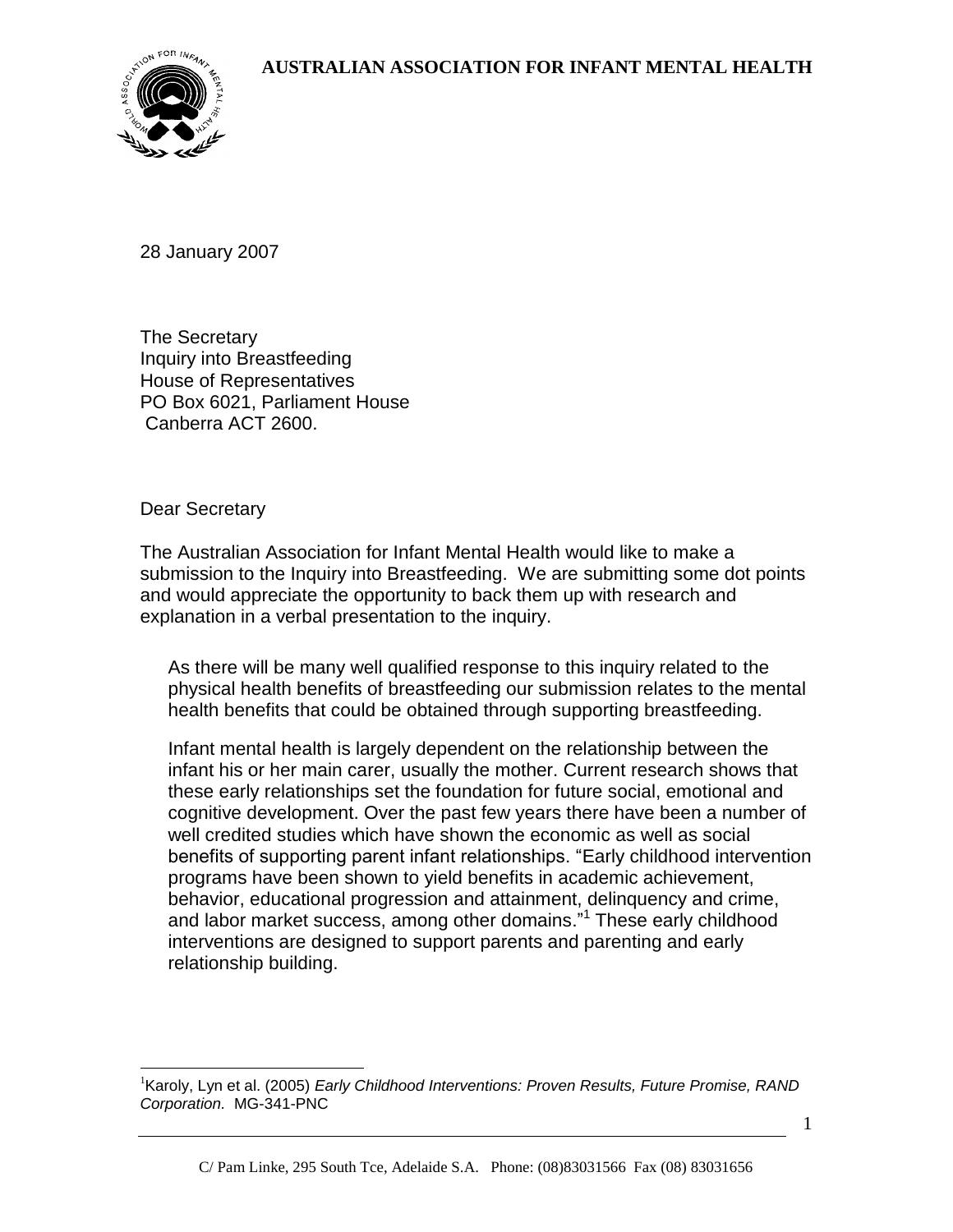## **AUSTRALIAN ASSOCIATION FOR INFANT MENTAL HEALTH**



Breastfeeding supports and is supported by responsive nurturing parenting and hence better outcomes for children and communities. For example, breastfeeding requires time spent by the mother holding, nurturing and responding to the infant and hence beginning early relationship building and secure attachment. While bottle feeding can be done in the same nurturing way it can also be done by leaving the infant to self-feed with the bottle and not gain the emotional bonding that breastfeeding gives.

The NWS Population Health Survey<sup>2</sup> shows that low socio-economic status and a belief that breast milk is not good enough are major reasons for mothers not breast feeding as well as difficult earlier experiences. These are all areas that could be addressed with benefits to parents and infants.

Other individual, community and environmental barriers to breastfeeding are listed in the *Developing the SA Breastfeeding Strategic and Action Plan Background Paper 2006-2011*. Barriers include lack of community knowledge of its benefits, and cultural lack of support for the practice. Bottle-feeding is considered to be more acceptable in public and a place to breastfeed away from home is not usually easily available. Also peers, fathers and other family members may pressurise mothers to cease breastfeeding.<sup>3</sup> (McIntyre, Hiller & Turnbull 2001).

We support endeavours to:

- 1. make parents aware of the importance of breastfeeding in ways that are non-threatening and respectful of the parent's viewpoint
- 2. assist mothers in being able to breastfeed through appropriate encouragement and support
- 3. develop community systems and infrastructure that supports breastfeeding and early relationship building
- 4. develop skills in staff who support mothers in early breastfeeding in working in partnership with parents in ways that promote best health outcomes.<sup>4,5</sup>

 2 Centre for Epidemiology and Research. (2003–2004) *Report on Child Health from the New South Wales Population Health Survey*. Sydney: NSW Department of Health, 2006.

<sup>&</sup>lt;sup>3</sup> McIntyre, E, Hiller, JE & Turnbull, D (2001) "Attitudes towards infant feeding among adults in a low socioeconomic community: what social support is there for breastfeeding?" *Breastfeeding Review, 9*(1), 13-24.

<sup>4</sup> Labarere, J et al. Efficacy of **Breastfeeding** Support Provided by Trained Clinicians During an Early, Routine, Preventive Visit: A Prospective, Randomized, Open Trial of 226 Mother-Infant Pairs in PEDIATRICS Vol. 115 No. 2 February 2005, pp. e139-e146

<sup>5</sup> Braun, D et al. (2006) *"How Helping works"*, UK: Centre for Parent and Child Support.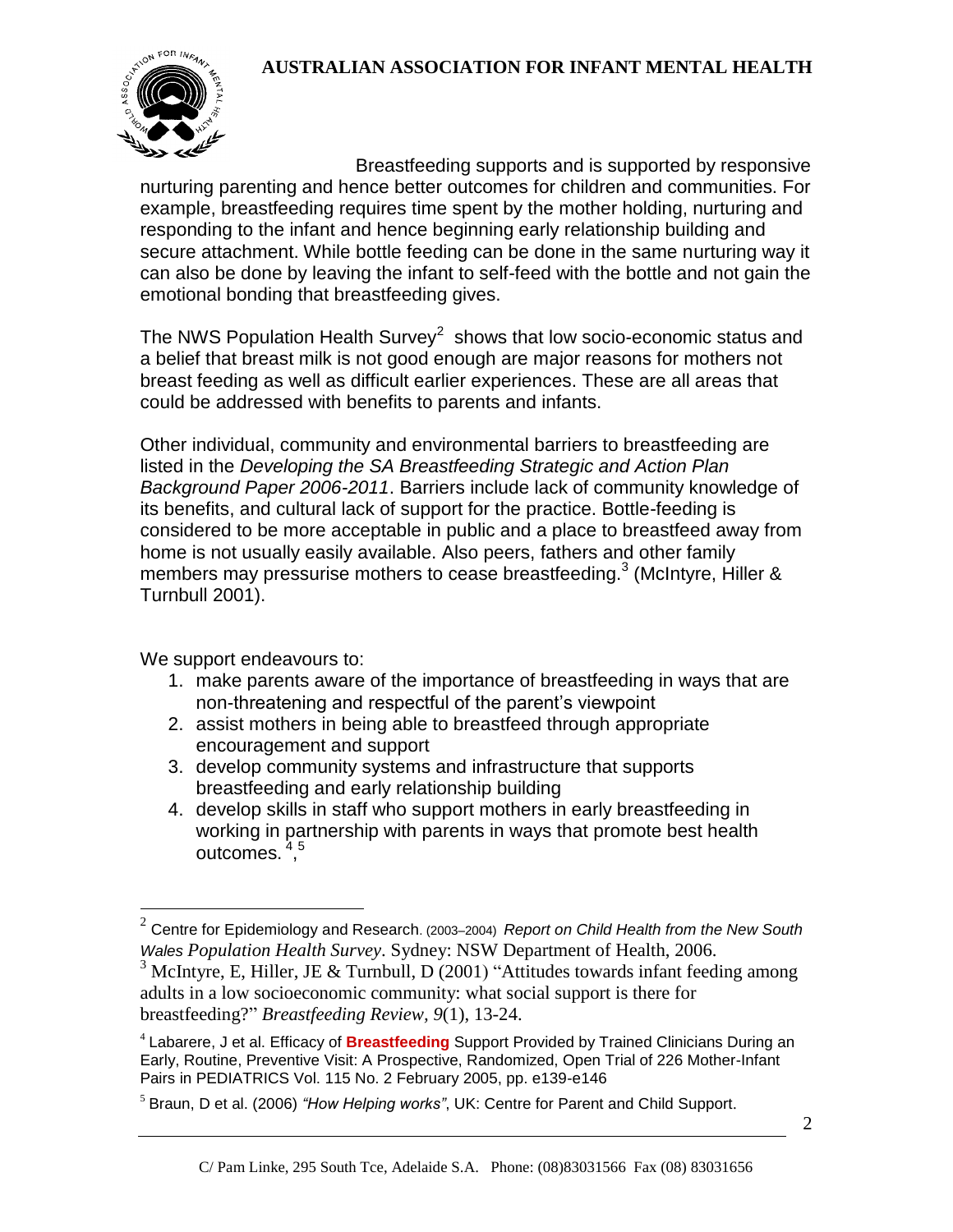

 $\overline{a}$ 

## **AUSTRALIAN ASSOCIATION FOR INFANT MENTAL HEALTH**

Many mothers go back to work when their infants are still breastfed. Returning to work does not impact on starting breastfeeding but does impact on its duration<sup>6</sup>.

We recommend that:

- **the belief that allowing mothers one year maternity leave would be bad for** small business should be challenged for the following reasons:
	- $\circ$  in countries where this is allowed it has not caused problems
	- o many parents do not take advantage of this provision but it supports their decision when they wish to
	- $\circ$  this kind of provision is likely to provide staff loyalty
	- $\circ$  it is usually easier to get staff to backfill for a period of a year or two than for 3 months.
- Government policy support breastfeeding friendly workplaces. This would include provision for breastfeeding at work, encouragement and setting examples of childcare on site at work
- sanctions against workplaces which do not reasonably support breastfeeding.

It should also be noted that in a number of European countries paid maternity leave is mandatory because or concerns about the falling birth-rate and future difficulties in maintaining superannuation and social security payments for the elderly.<sup>7</sup>

 special effort should be made to support breast feeding for Aboriginal women and their infants to improve health and wellbeing.

Some examples of possible strategies could include:

- a social marketing strategy to increase community knowledge about, acceptance of breastfeeding and the provision of more breastfeedingfriendly places. It would be important that such a strategy avoid messages that undermine the esteem of mothers who have been either unable to breastfeed or chosen to bottle-feed.
- Government amenities such as libraries providing screens, comfortable chairs and water fountains so that mothers can comfortably feed with a degree of privacy
- Government buildings open to the public including parents' rooms with facilities to support breastfeeding.

<sup>6</sup>**[Ong G](http://www.ncbi.nlm.nih.gov/entrez/query.fcgi?db=pubmed&cmd=Search&itool=pubmed_AbstractPlus&term=%22Ong+G%22%5BAuthor%5D)** et al. *Impact of working status on breastfeeding in Singapore: evidence from the National Breastfeeding Survey 2001* in [Eur J Public Health.](javascript:AL_get(this,%20) 2005 Aug;15(4):424-30. <sup>7</sup> Hattiangadi, Anita U. , *Paid Family Leave: At What Cost?*, Employment Policy Foundation, 2001.